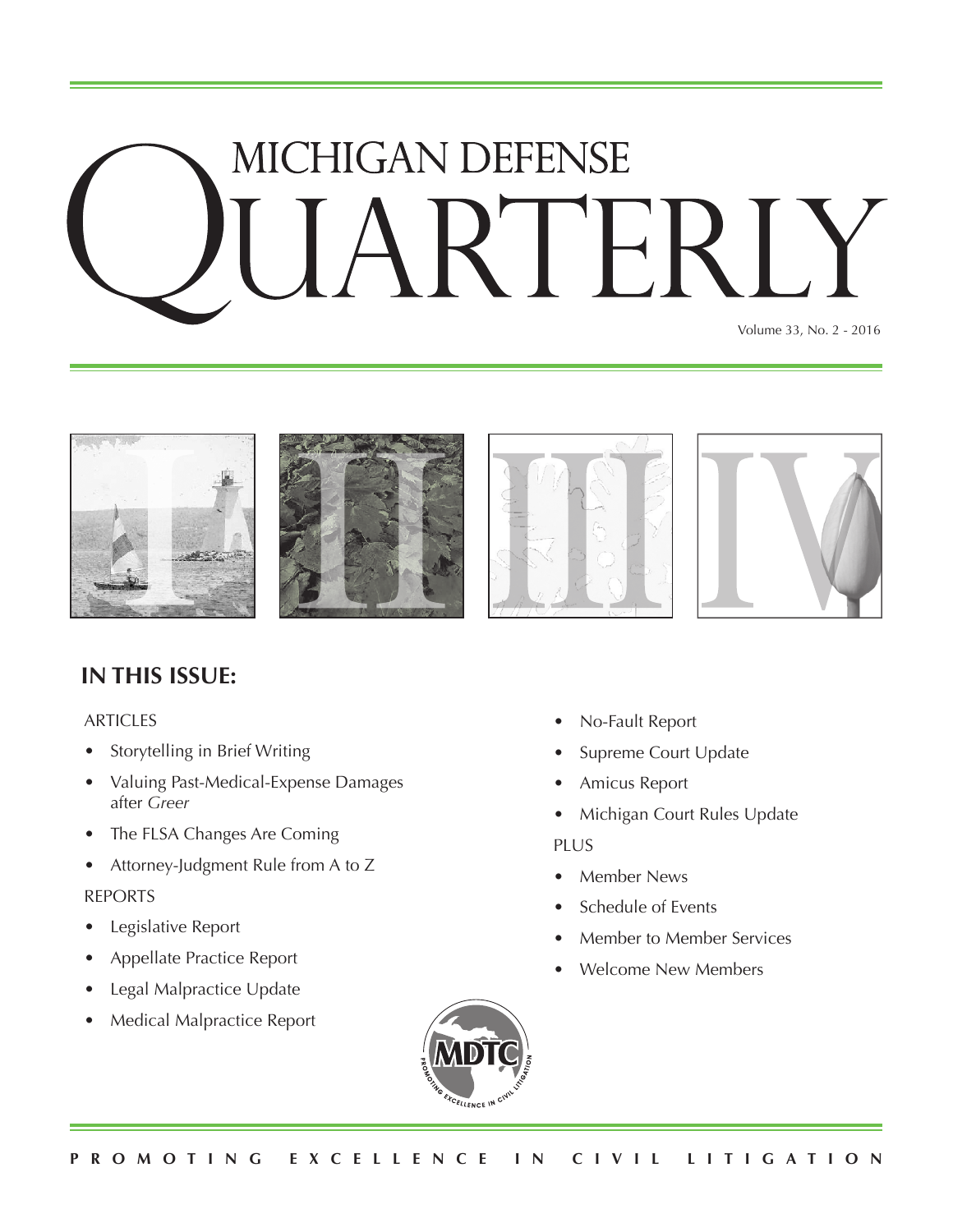

## **Attorney-Judgment Rule from A to Z**

By: David M. Saperstein, *Maddin Hauser Roth & Heller, PC*

On those cold, winter days growing up in Los Angeles, nothing was tastier than a warm bowl of Campbell's Alphabet Soup. Lately, the alphabet is back in the news. Alphabet, Inc. (GOOGL) has overtaken Apple, Inc. (AAPL) as the world's most valuable company. So, in honor of this news, this is a summary of Michigan's attorney-judgment rule from A to Z.

Michigan, like most states in this country, protects lawyers from malpractice liability for many of their discretionary decisions. The seminal Michigan decision on the attorney-judgment rule, sometimes known as judgmental immunity, continues to be *Simko v Blake*, 448 Mich 648; 532 NW2d 842 (1995). In *Simko*, the Michigan Supreme Court established the general rule by which the standard of care for attorneys is measured: all attorneys have a duty to act as an attorney of ordinary learning, judgment, or skill would act under the same or similar circumstances. *Id*. at 656. The Court continued that a lawyer is not a guarantor of the most favorable possible outcome for his client. *Id*. at 655-656*.* Rather, an attorney is not required to exercise extraordinary diligence or act beyond the knowledge, skill, and ability ordinarily possessed by members of the legal profession. *Id.*

To flesh out what this standard means in practice, the *Simko* Court held that where "an attorney acts in good faith and honest belief that his acts and omissions are well-founded in law and are in the best interest of his client, he is not answerable for mere errors in judgment." *Id*. The Court understood that any other rule would mean that any losing litigant would then sue his or her attorney with the benefit of hindsight:

There can be no liability for acts and omissions by an attorney in the conduct of litigation which are based on an honest exercise of professional judgment. This is a sound rule. Otherwise every losing litigant would be able to sue his attorney if he could find another attorney who was willing to second guess the decisions of the first attorney with the advantage of hindsight. [*Id*.]

The doctrine of judgmental immunity or the "attorney judgment rule" provides attorneys broad protection from *post hoc* examination of most legal decisions that arise in the course of litigation. *Id*. In *Babbitt v Bumpus*, 73 Mich 331; 41 NW 417 (1889), a case cited with approval by the *Simko* Court*,* the Michigan Supreme Court emphasized the caution to be applied with respect to claims for legal malpractice, stating:

[G]reat care and consideration should be given to questions involving the proper service to be rendered by attorneys when they have acted in good faith, and with a fair degree of intelligence, in the discharge of their duties when



**David M. Saperstein** is a partner and trial attorney at Maddin Hauser Roth & Heller, PC, where he focuses his practice on the defense of non-medical professional liability cases. He handles every aspect of litigation in

arbitration or in court, from pre-suit claim repair to trial and appeal, on behalf of lawyers, stockbrokers, broker-dealers, insurance agents, accountants, and other professionals. He previously clerked for the Hon. Myron H. Wahls of the Michigan Court of Appeals, and is a proud graduate of the University of California, Berkeley, and the University of Michigan Law School. When not enjoying alphabet soup, he can be reached at dsaperstein@maddinhauser.com.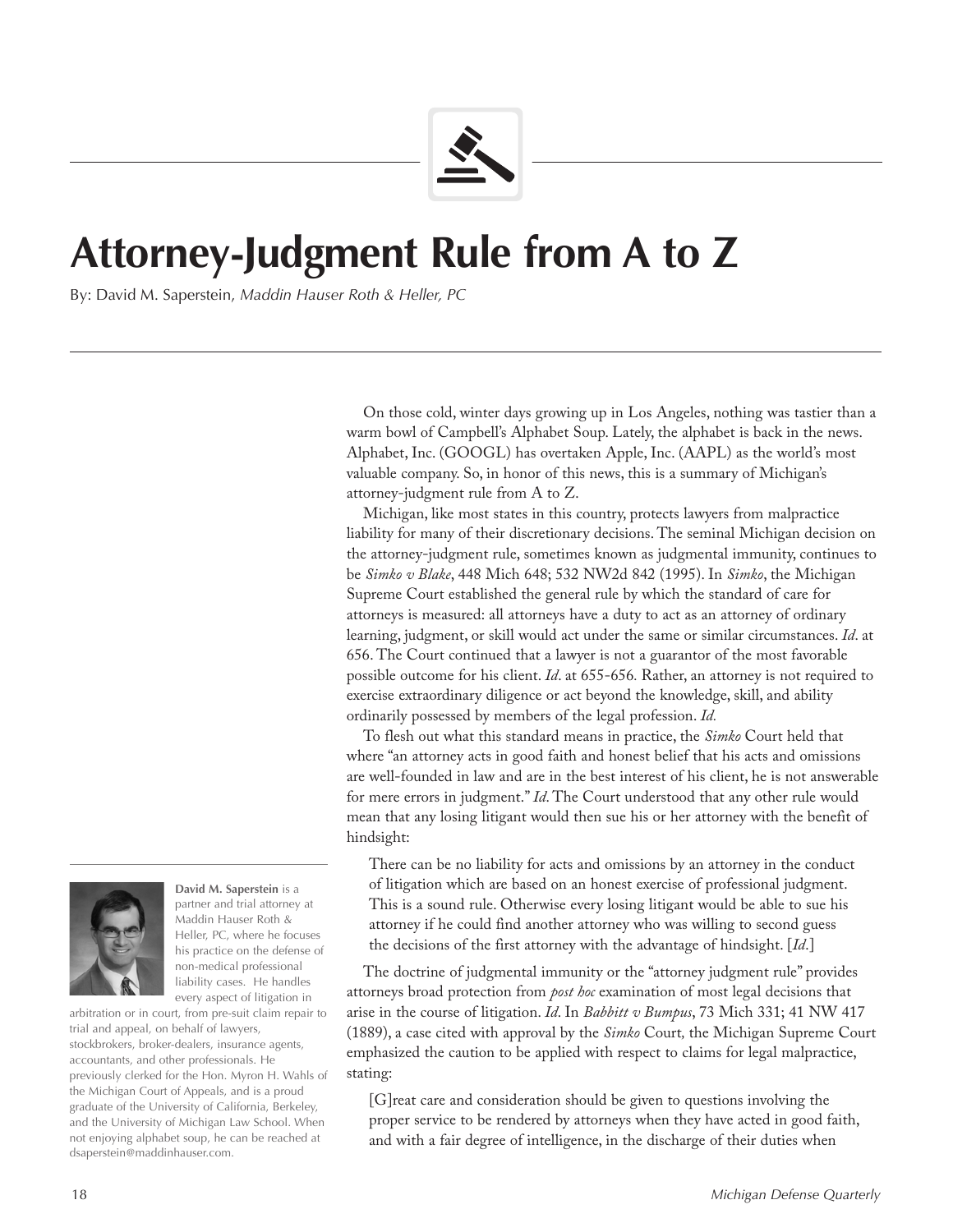employed under the usual implied contract. **Under such circumstances, the errors which may be made by them must be very gross before the attorney can be held responsible.** They should be such as to render wholly improbable a disagreement among good lawyers as to the character of the services required to be performed, as to the manner of their performance under all the circumstances in the given case, before such responsibility attaches. [*Id.* at 337-338 (emphasis added).]

The facts of *Simko* demonstrate the extent of the Michigan Supreme Court's broad interpretation of an attorney's discretion. The plaintiff in *Simko* had been represented by the attorney defendant in a criminal trial and sentenced to life imprisonment. After an appeal by a successor attorney, the plaintiff 's sentence was reduced to a two-year term. The plaintiff alleged in his legal-malpractice complaint that his criminal defense trial attorney was not prepared for trial and failed to produce appropriate witnesses. Despite the seemingly substantial factual issues present in the case, the Supreme Court upheld the trial court's grant of summary disposition **on the pleadings**. In so holding, the *Simko* Court ruled that the allegations of the plaintiff, at worst, were nothing more than mere errors in judgment with respect to trial tactics, and therefore not actionable. The Court reasoned further that "[p]erhaps defendant made an error of judgment in deciding not to call particular witnesses, and perhaps another attorney would have made a different decision; however, tactical decisions do not constitute grounds for malpractice actions." *Simko*, 448 Mich at 660.

Given the broad scope of *Simko,* it is no surprise that it has been applied to a wide variety of an attorney's tactical decisions. In fact, Michigan courts have dismissed legal-malpractice claims as a matter of law involving virtually every decision from A to Z:

#### **Evaluation of claim and pleading**

- Whether to sue potential parties;<sup>1</sup>
- Failure to plead alternative theories of causation;<sup>2</sup>
- Pursuit of claims without merit;<sup>3</sup>
- Reliance on unqualified experts for evaluation;<sup>4</sup>
- Referral to improper physician for evaluation;<sup>5</sup>
- Improper evaluation of injury;<sup>6</sup>
- Failure to keep client informed<sup>7</sup>
- Failure to consult with client before limiting the scope of representation;<sup>8</sup>
- Improper assessment of expenses;9

#### **Discovery**

- Failure to contact fact witnesses;<sup>10</sup>
- Failure to investigate;<sup>11</sup>
- Decision of which doctor to depose;<sup>12</sup>
- Failure to take discovery depositions of opposing experts;<sup>13</sup>
- Failure to compel pretrial disclosure of expert opinions;<sup>14</sup>
- Failure to properly prepare experts;<sup>15</sup> **Motion practice**
	- Whether to enter a default judgment;<sup>16</sup>
	- Whether to raise a statute-oflimitations defense;<sup>17</sup>
	- Whether to file a dispositive motion before the end of discovery;<sup>18</sup>
	- Failure to properly defend against a statute-of-limitations motion;19
- Failure to defend against other motions; 20
- Failure to properly pursue recusal of judge;<sup>21</sup>

#### **Trial**

• Whether to recommend

settlement;<sup>22</sup>

- Whether to recommend waiver of jury trial;<sup>23</sup>
- Failure to present evidence or exhibits;<sup>24</sup>
- Abandonment of theory of liability during trial;<sup>25</sup>
- Failure to call particular witnesses, including experts; 26
- Failure to make a variety of objections at trial; 27
- Failure to obtain additional testimony or cross-examination;<sup>28</sup>
- Whether to offer particular rebuttal evidence;<sup>29</sup>
- Failure to support requested jury instructions with briefs;<sup>30</sup>
- Failure to move for directed verdict:<sup>31</sup>

#### **Post-trial**

- Whether to file post-trial motions<sup>;32</sup>
- Whether to raise particular issues on appeal;<sup>33</sup>
- Whether to seek reconsideration of an appellate decision;<sup>34</sup>
- Whether to use a trust to manage settlement proceeds.<sup>35</sup>

Although Michigan's attorneyjudgment rule is most frequently applied in the context of underlying litigation, that is not always the case. For example, in *Fifth Third Bank v Couzens Lansky Fealk Ellis Roeder & Lazar, PC*, unpublished opinion per curiam of the Michigan Court of Appeals, issued Jan. 12, 2016 (Docket No. 323654), the attorney-judgment rule was applied to bar a legal-malpractice claim arising out of the attorney's recommendation to offer a full credit bid at a sheriff 's sale rather than a deficiency bid.

Michigan's attorney-judgment rule is one of the first defenses that should be examined when analyzing the merits of a legal-malpractice claim. In appropriate circumstances, the rule may be invoked either at the pleadings stage or following